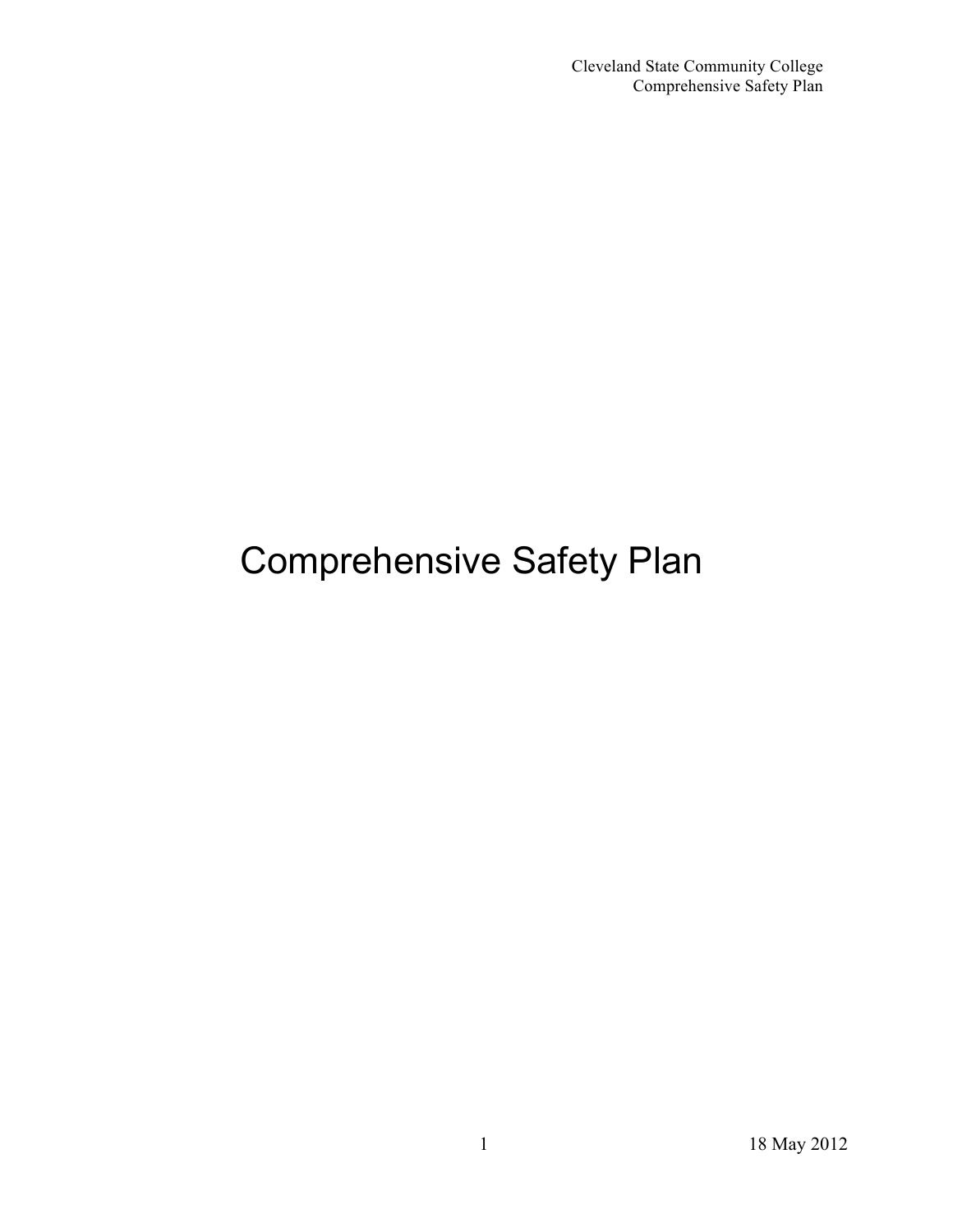May 2012

| Table of Contents |  |  |
|-------------------|--|--|
|                   |  |  |
|                   |  |  |
|                   |  |  |
|                   |  |  |
|                   |  |  |
|                   |  |  |
|                   |  |  |
|                   |  |  |
|                   |  |  |
|                   |  |  |
|                   |  |  |
|                   |  |  |
|                   |  |  |
|                   |  |  |
|                   |  |  |
|                   |  |  |
|                   |  |  |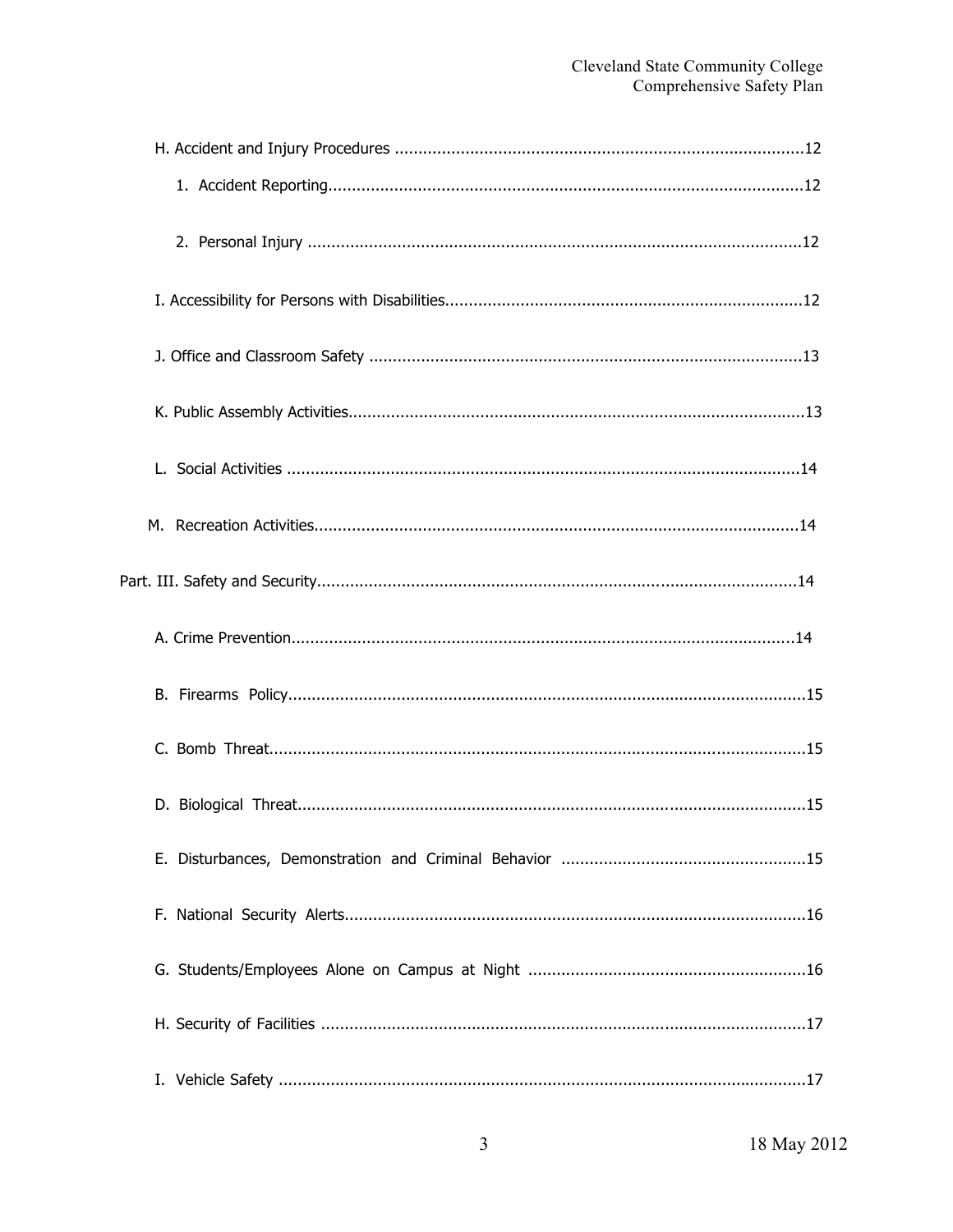Cleveland State Community College is a member of the State University and Community College System of Tennessee (the nation's sixth largest system of higher education, enrolling approximately 182,000 students), and is governed by The Tennessee Board of Regents.

Cleveland State Community College is committed to the education of a non-racially identifiable student body. The College does not discriminate on the basis of race, sex, color, religion, national origin, age, disability, or veteran status in educational and employment opportunities. Inquiries or complaints should be directed to the Director of Human Resources.

Individuals needing this material in an alternative format should contact the Vice President for Student Services.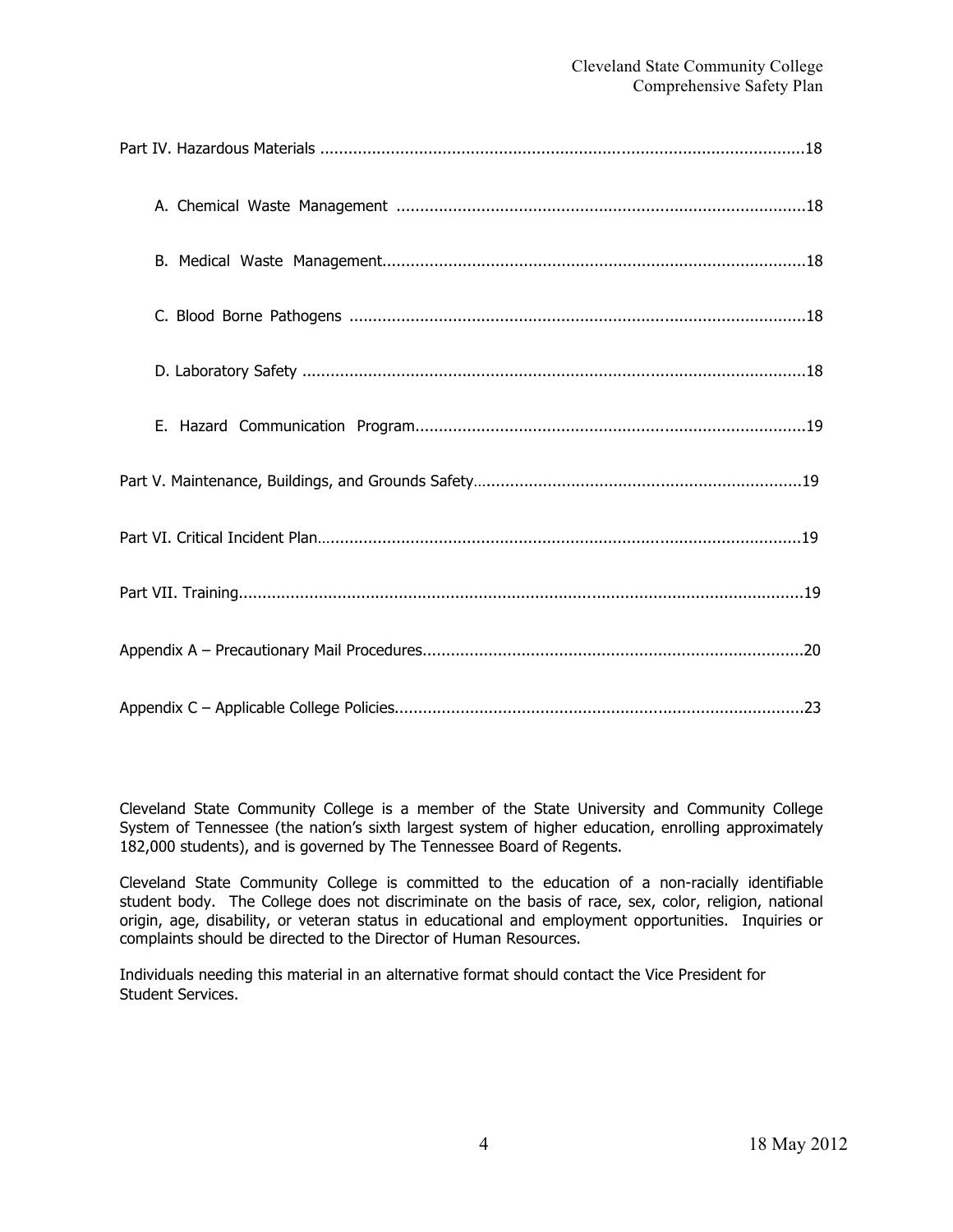### **Part I. Overview**

#### A. GENERAL INFORMATION

The Cleveland State Community College Comprehensive Safety Plan is intended to provide general rules in safety and health, and to establish basic procedures to implement the college's safety plan.

The Comprehensive Safety Plan is published and updated by the college's Campus Improvement and Safety Committee. The committee meets twice yearly, or as needed, to review and revise safety and health policies.

The Campus Improvement and Safety Committee has an appointed chairperson, and its membership includes:

- 1. Vice President for Finance and Administration, chair
- 2. Vice President for Student Services
- 3. Business, Industry & Government Specialist
- 4. Director of Plant Operations
- 5. Coordinator of Campus Safety and Security
- 6. President of the Student Senate
- 7. Five faculty (one from each division) selected by the Faculty Senate
- 8. Two staff selected by the Staff Senate
- 9. ADA coordinator (staff)
- 10. ADA coordinator (students)
- 11. Director of Institutional Advancement
- 12. Director of Institutional Research and Effectiveness
- 13. Vice President for Academic Affairs
- 14. President

#### B. PURPOSE

The College's Comprehensive Safety Plan is established to provide and maintain an effective, comprehensive, and continuing safety and health effort that is in accordance with the policies of the college and appropriate local, state, and federal regulations. It is the policy of the college to establish and maintain a climate conducive to the safe conduct of the college's various missions.

The primary goal of the safety plan is to protect campus life and property by preventing accidents caused by fire, occupational disease, hazards, harmful chemicals, radiological exposure, as well as accidents resulting from equipment failure or personal error.

- 1. Additional goals of the plan include:
	- a. The safety and well-being of students, employees, and visitors to the college.
	- b. The identification, evaluation, and control of potential financial loss to the college, due to personal injury and/or property damage.
	- c. The positive image and heightened awareness established by the college, within the community.

The safety plan serves as a guide to organize and direct related programs in each division and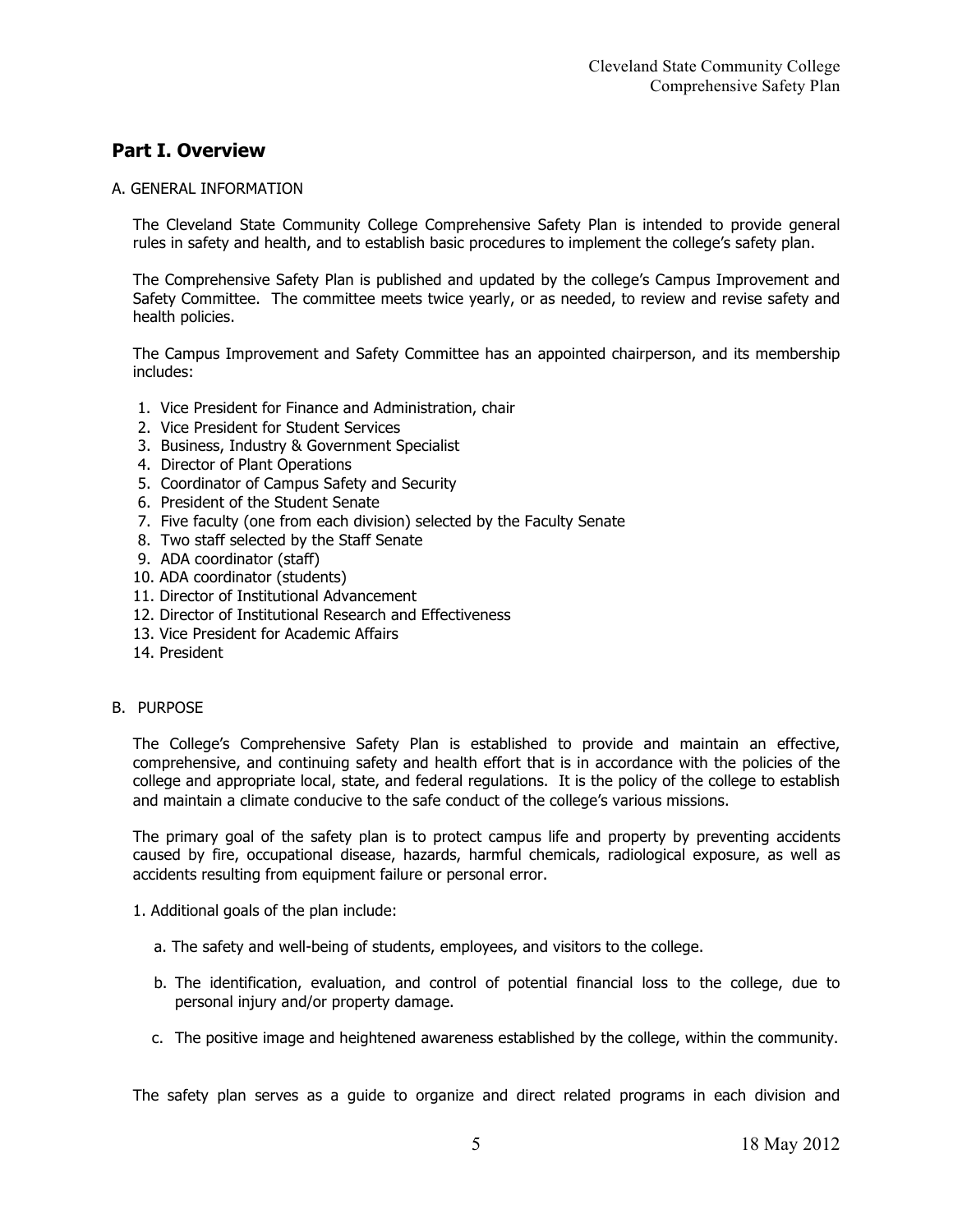department of the college. The guidelines include all facilities occupied or operated by an officially recognized group of students, college staff, faculty, or authorized users.

#### C. OBJECTIVES

The primary objective of the safety plan is to establish, promote, implement, and maintain good safety and health policies for the student body, faculty, and staff.

- 1. Other objectives of the Comprehensive Safety Plan include:
	- a. Developing and recommending policies that shall ensure the college's compliance with local, state, and federal regulations.
	- b. Supporting college units, individually, in the implementation of their safety and health progress.
	- c. Developing and maintaining an effective college committee for the purpose of providing a safe campus, assuring compliance with standards, and facilitating communication between the committee and the campus community.

d. Developing and maintaining information on safety and health as an educational resource for the college.

e. Providing effective and beneficial training programs for the purpose of assuring safety and health awareness.

f. Conducting periodic evaluations of each college unit to assure compliance with the college's safety plan and all regulations issued by local, state, and federal agencies.

g. Maintaining safety and health records, as required.

h. Facilitating technical problem-solving activities to assure compliance with local, state, and federal regulations.

- i. Providing the president of the college with information on safety and health activities.
- j. Submitting required reports to local, state, and federal agencies, as required.

#### D. CHANGES

Suggestions for additions and/or enhancements to the college's Comprehensive Safety Plan shall be made in writing and communicated to the chairperson of the Campus Improvement and Safety Committee. The committee shall review the changes and submit recommendations to the Vice President for Finance and Administration. Any change not approved shall be returned to the originator with an explanation regarding the reason(s) for not approving the suggested change.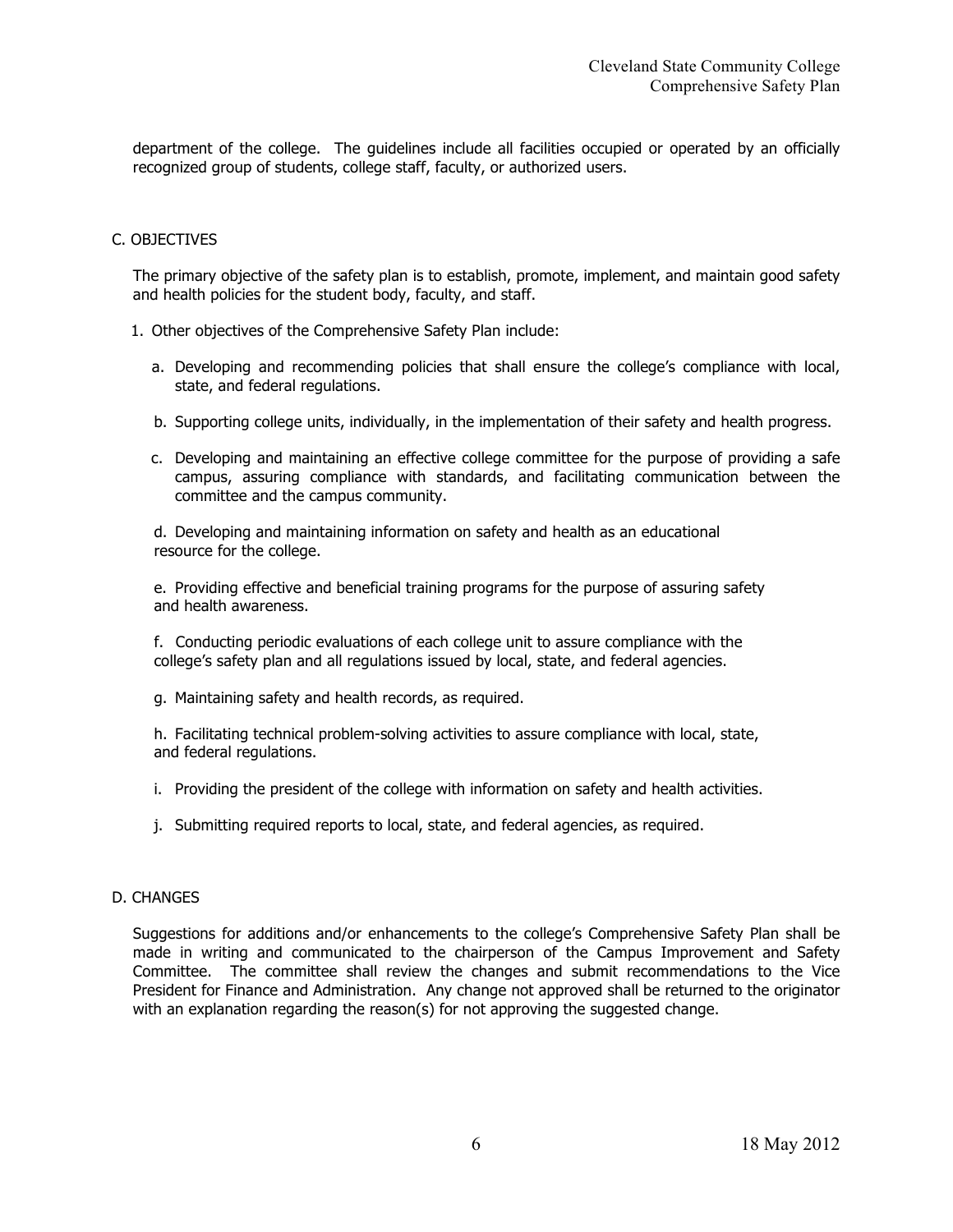#### E. RESPONSIBILITIES OF EMPLOYEES

1. Safety Administrator

a. The Vice President for Finance and Administration is the college's designated safety administrator.

b. The safety administrator has the overall responsibility for all college safety and health matters, including maintenance of the college's Comprehensive Safety Plan.

#### 2. Director of Plant Operations

a. The Director of Plant Operations has the responsibility to recommend changes in policies and procedures that would improve safety efficiency, as well as changes in physical or structural alterations required to eliminate and/or control hazards.

b. The Director of Plant Operations has the responsibility to provide the technical support for training and educational programs designed to create and maintain interest in safety.

c. The Director of Plant Operations shall assist departments to determine the need for specific types of safety guards, apparel, storage containers, or other safety equipment, and to provide, upon request, source and standards information.

d. Other more detailed responsibilities and duties of the Director of Plant Operations are outlined, as appropriate, in additional sections of this Comprehensive Safety Plan.

#### 3. Administrative Officials

a. Administrative officials are responsible for the safety and well-being of the employees they supervise while these employees are performing their expected duties.

b. Administrative officials shall ensure that a safe and healthy work environment is provided for the safety and well-being of students and visitors while they are on college property.

c. Administrative officials are responsible for their employees', their own, and when appropriate, students' and visitors' adherence to the policies and procedures contained in this safety plan, as well as other related college policies.

d. Administrative officials have the responsibility to ensure that a current college Comprehensive Safety Plan is available in their respective work areas.

e. Administrative officials have a responsibility to make the Comprehensive Safety Plan available to individuals, upon request.

f. Administrative officials are responsible for notifying individuals under their supervision of the safety plan's contents, including revisions, when made.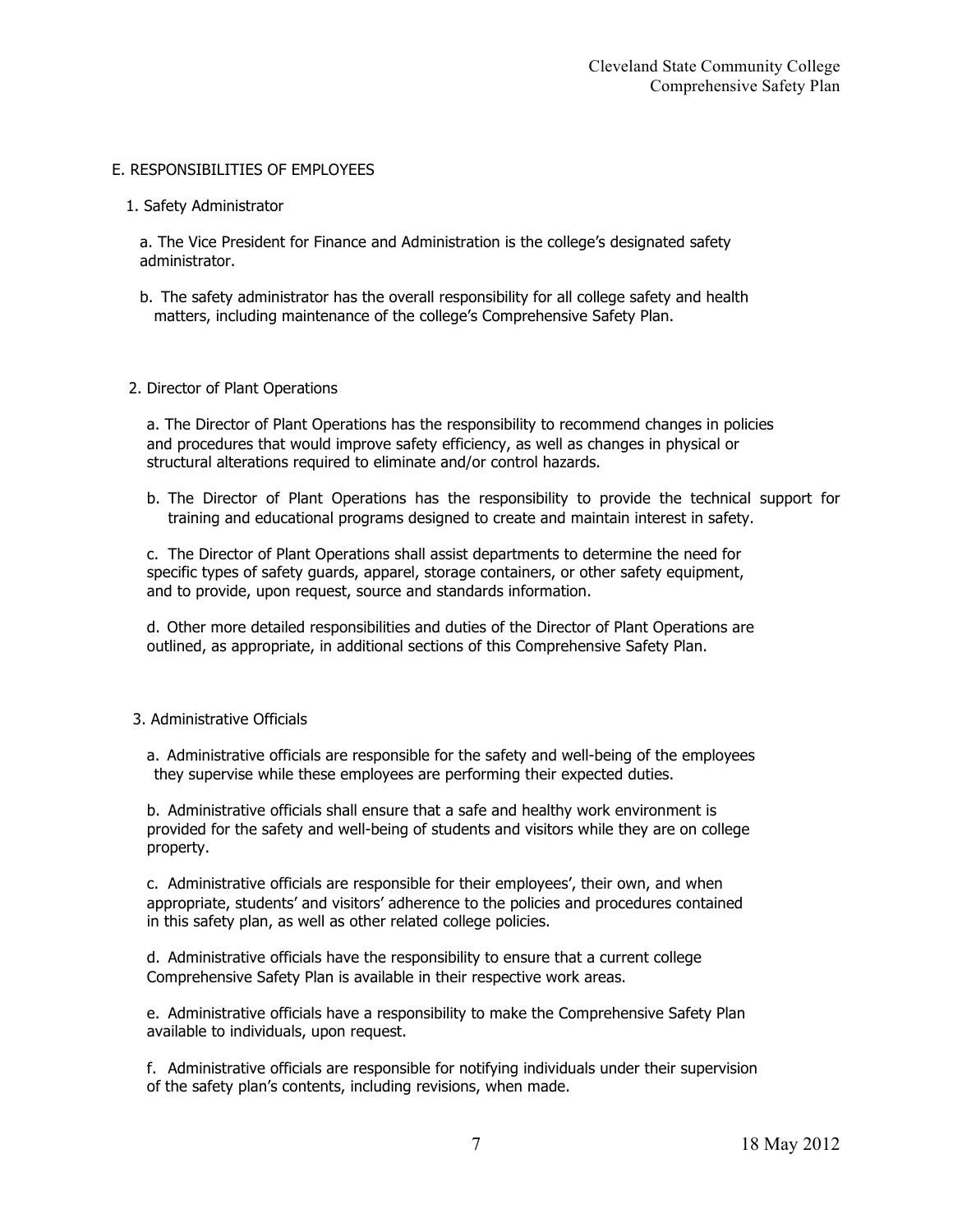g. Administrative officials shall contact the Director of Plant Operations to obtain assistance in enhancing a safe and healthy college environment. Requests that require the use of college resources shall be submitted to the Director of Plant Operations and/or a member of the Campus Improvement and Safety Committee.

#### 4. Employees

a. All employees are responsible for promoting a safe and healthy college environment.

b. College employees are responsible for their personal safety and the safety of those persons with whom they come in contact, or for whom they have operational responsibility.

c. Employees shall be aware of, and adhere to, the contents of the safety plan, particularly those policies applicable to their work environment.

- d. Employees shall notify their supervisors of suggestions that would enhance a safe and healthy work environment.
- 5. Maintenance, Buildings, and Grounds staff
	- a. Custodians and Maintenance, Buildings, and Grounds personnel shall report to their administrative officials any unsafe and/or unhealthy working conditions that may be encountered during performance of their normal duties.
	- b. Corrective measures should be taken immediately in some instances (e.g., removal of items blocking a stairway or exit, closure of fire doors, and disconnection of illegal appliance connection).

#### F. OCCUPATIONAL SAFETY AND HEALTH ACT REQUIRMENTS

1. Introduction

a. Cleveland State Community College shall conform to all regulations required by the Williams-Steiger Occupational Safety and Health Act (OSHA), effective April 28, 1971.

b. Cleveland State Community College shall conform to all regulations required by the Tennessee Occupational Safety and Health Act (TOSHA) of 1972.

c. All inspections conducted by the college's safety administrator shall be made in an effort to comply with OSHA and TOSHA standards.

- 2. Occupational Safety and Health Standards
	- a. Job safety and health standards consist of rules for avoidance of hazards that have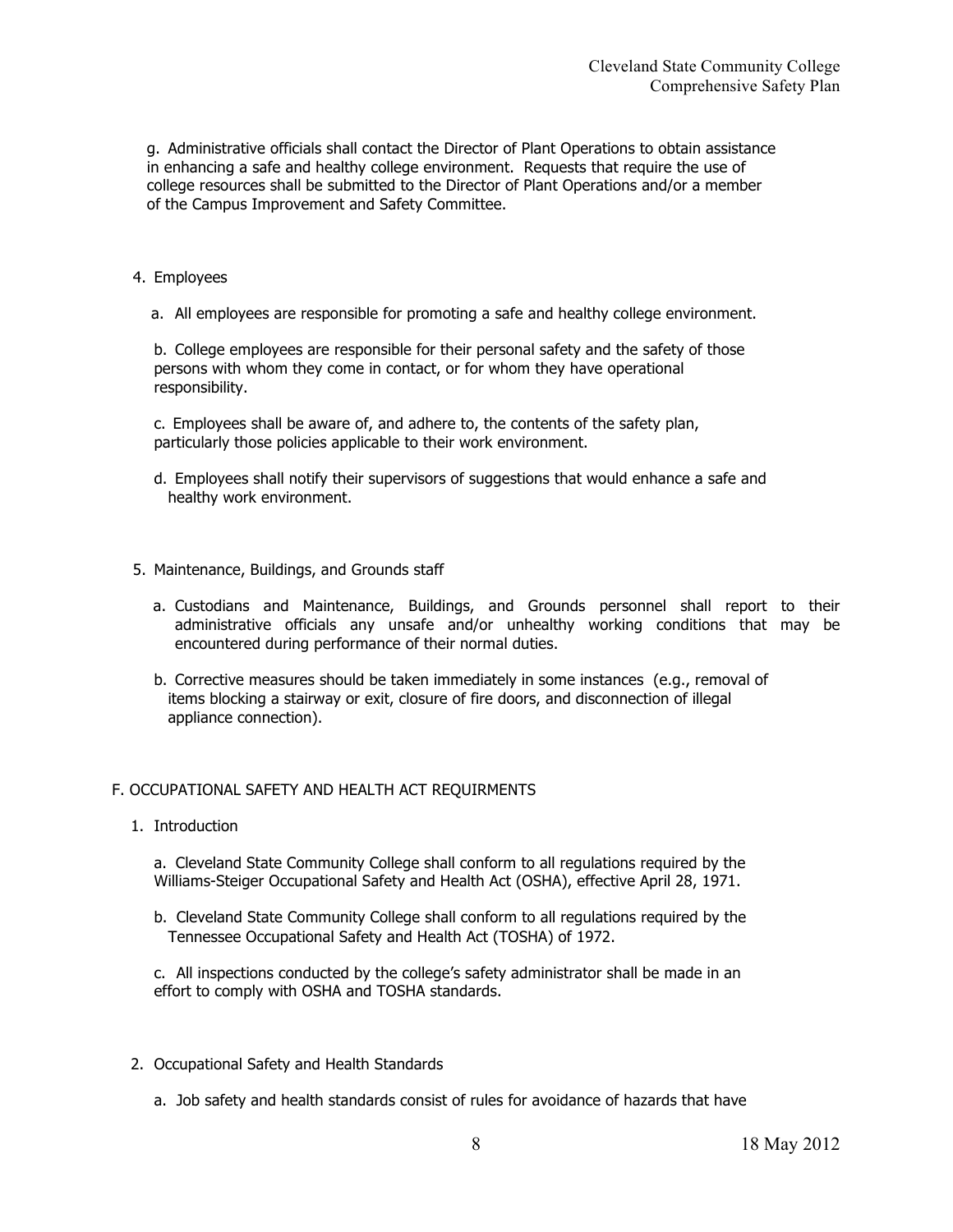been proven by research and experience to be harmful to personal safety and health.

b. Employees shall be knowledgeable of, and observe, responsible safety and health standards at all times.

c. Employees exposed to harmful, biological agents or materials, in excess of applicable standards, shall be notified and informed of the corrective action to be taken.

d. Health services shall maintain the following records, as required by TOSHA:

First Report of Employee Injury or Illnesses

Log of Occupational Injuries and Illnesses

Supplementary Record of Occupational Injuries

- e. The records shall be retained for a period of five (5) years.
- F. Campus Safety and Security shall complete a field report of incident/accident.

## **Part II. General Safety and Health Rules**

A. FIRST AID AND HEALTH SERVICES

If minor injuries or illnesses occur on any Cleveland State campus, the Campus Safety and Security Office (Ext. 236) shall be contacted.

If minor injuries or illnesses occur on the Athens campus, the Director of the Athens sites shall next be contacted.

#### B. INCLEMENT WEATHER

All college campuses shall attempt to remain open during inclement weather.

If the Cleveland campus closes, the extended campuses will also close. However, the closing of one extended campus will not necessarily result in the Cleveland campus or other extended campuses being closed.

Notification shall be given to local television and radio stations, if classes are dismissed or cancelled.

Information regarding class dismissal or cancellation of both credit and noncredit classes shall be posted on the campus main number, (423) 472-7141, as well as the Cleveland State web page, http://www.clevelandstatecc.edu/weather/index.asp .

#### C. FIRE

- 1. The following procedures shall be followed when reporting a fire:
	- a. Activate the fire alarm.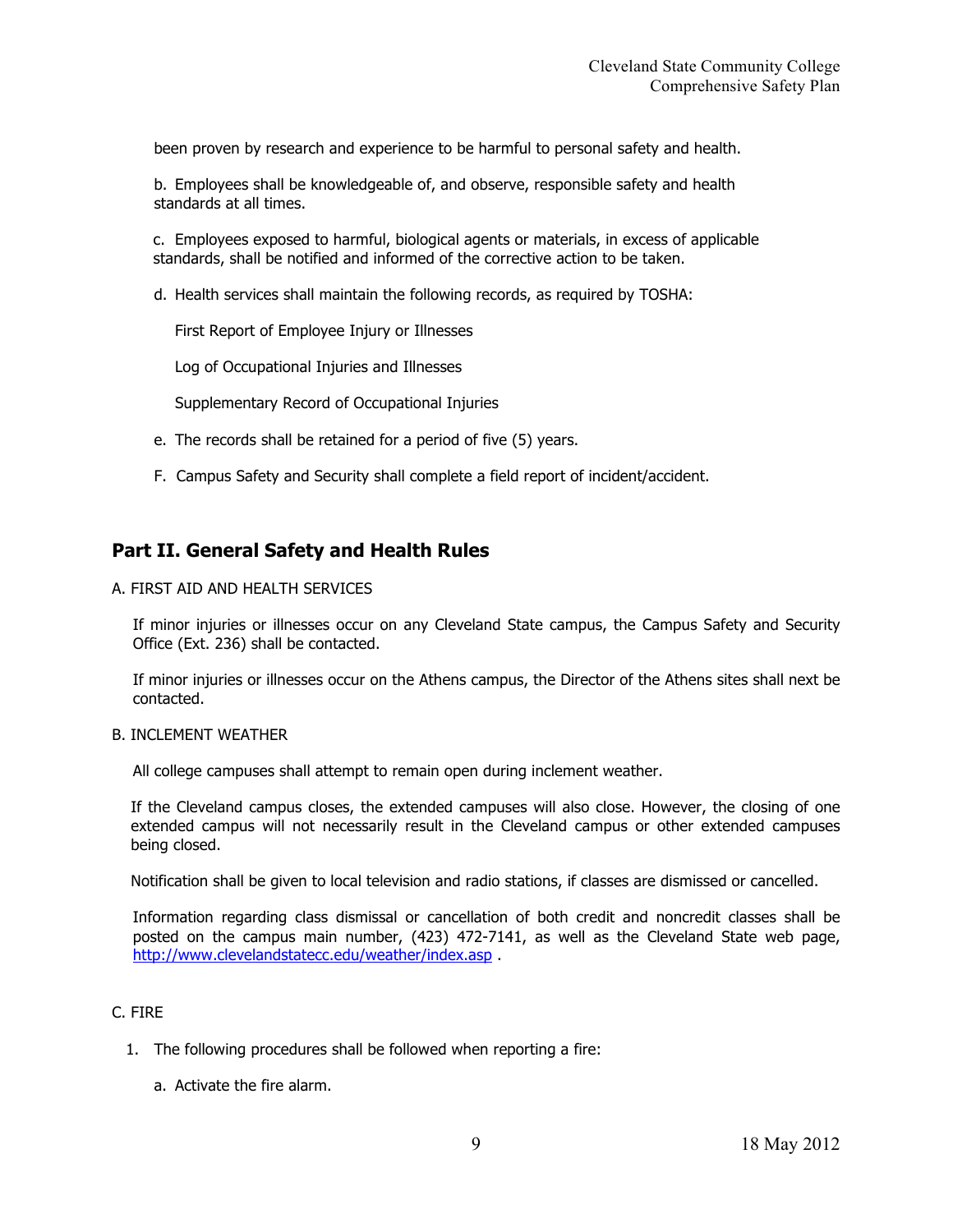- b. Contact the fire department (9-911).
- c. Cleveland campus employees shall contact the Director of Plant Operations (ext. 235) and Campus Safety and Security (ext. 236).
- d. Extended campus employees shall contact their respective campus director.

Athens site: 423-745-8486 or Ext. 463

- 2. If the fire appears to be minor and controllable, fire extinguishers shall be used.
	- a. Direct the fire extinguisher toward the base of the fire.
	- b. Report the incident to the Maintenance, Buildings, and Grounds office.
- 3. If the fire appears to be major and uncontrollable, evacuate the building immediately.
	- a. Assist persons with physical disabilities.
	- b. Use stairwells; do not use elevators.
	- c. Close doors; do not lock doors.

4. Refer to the Critical Incident Plan and the evacuation map located in classrooms and laboratories on all college campuses.

#### D. TORNADO

1. In the event of severe weather:

a. The office of Campus Safety and Security shall monitor local media advisories and the NOAA weather alert radio and provide warning information to the Cleveland campus.

b. Directors at the extended campuses will notify their employees and students.

2. Refer to the Critical Incident Plan and the Critical Incident Guide located in classrooms and laboratories on all college campuses.

#### E. EARTHQUAKE

1. Should an earthquake occur in the vicinity of a Cleveland State campus, faculty, staff, and students shall follow these guidelines: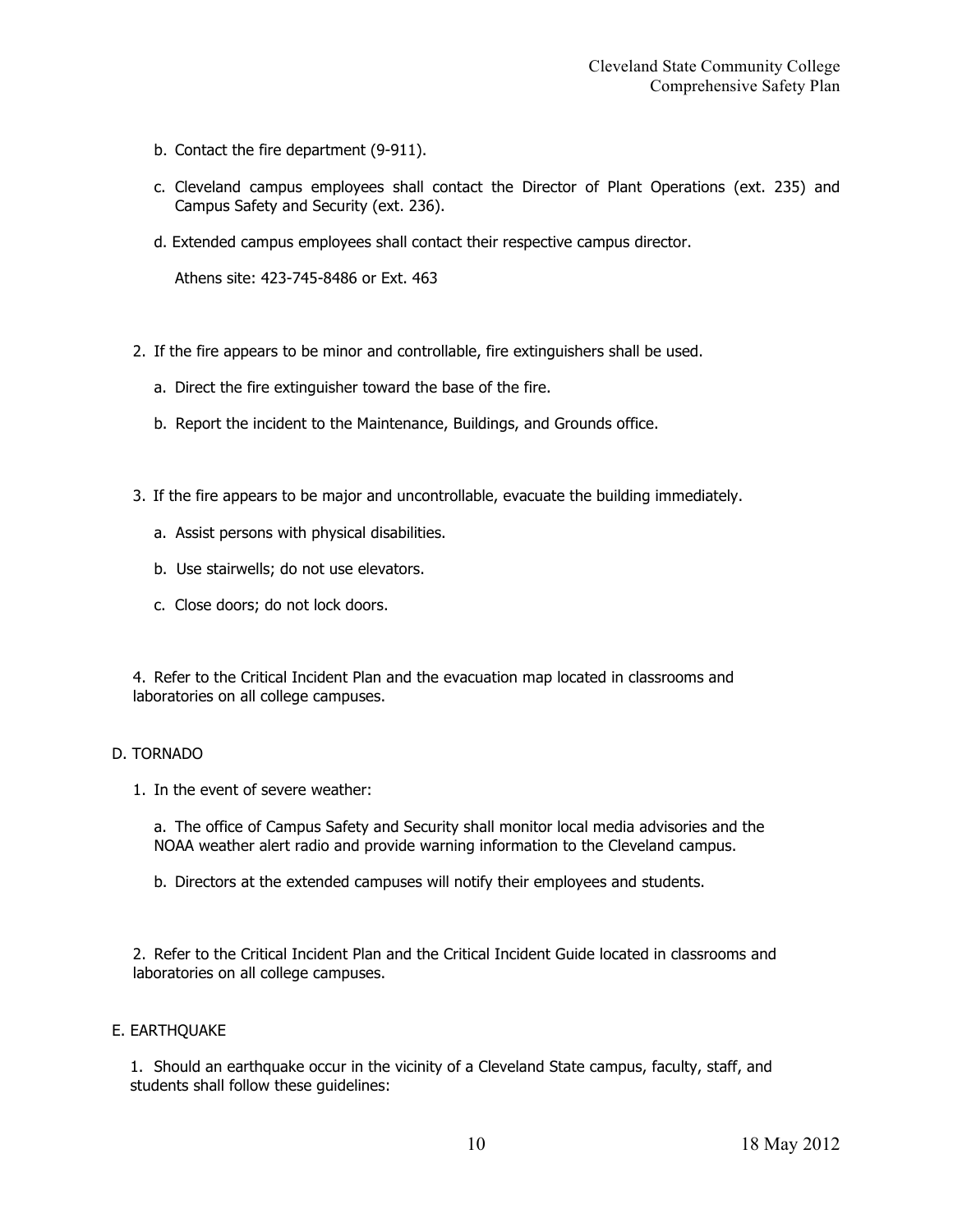a. If you are indoors, seek refuge under a desk or table.

b. If you are outdoors, move away from buildings and utility poles.

c. Evacuate the building once the shaking has stopped; do not re-enter unless instructed to do so by college personnel.

2. Refer to the Critical Incident Plan and the Critical Incident Guide located in classrooms and laboratories on all college campuses.

#### F. CHEMICAL SPILLS

1. The following safety precautions shall be in place:

a. An updated hazard assessment of the laboratories and Maintenance, Buildings, and Grounds Department.

b. Chemical spill kits shall be available in the laboratories and Maintenance, Buildings, and Grounds Department.

c. Employees and students shall be trained to use the spill kits.

- 2. Should a chemical spill occur, the following steps shall be taken:
	- a. Dial 9-911. Wait until the Hazardous Material Team arrives.
	- b. Notify the Office of Campus Safety and Security immediately.

c. The Director of Plant Operations shall be prepared to provide appropriate Material Safety Data Sheets to the fire department or the Hazardous Material Team.

d. The safety administrator shall alert the Director of Plant Operations, who shall notify an environmental cleanup contractor.

A chemical spill that needs to be absorbed and neutralized by the department using the chemical and is not a threat to a person's life or health is not considered an emergency. However, the hazard should be immediately corrected.

For additional information, refer to the Cleveland State Crisis Management Plan.

#### G. MEDICAL EMERGENCIES

- 1. If a medical emergency occurs, the following steps shall be taken:
	- a. Dial: 9-911.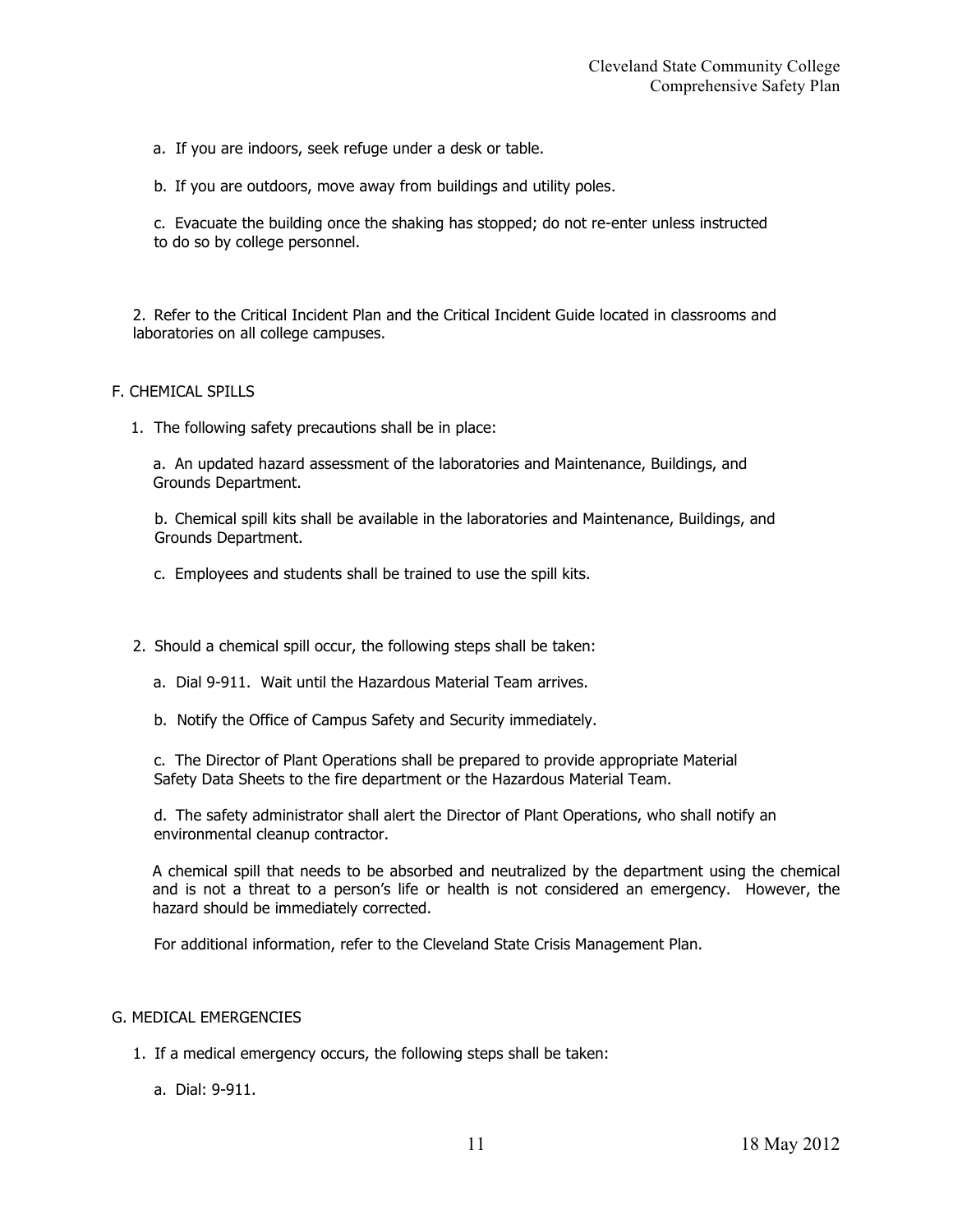b. Cleveland campus employees shall contact the Campus Safety and Security office (cell 9-618-1720 or ext. 236).

c. Extended campus employees shall contact their respective campus director.

Athens site: 423-745-8486 or Ext. 463

2. For additional information, refer to the Critical Incident Guide located in classrooms and laboratories on all college campuses. Refer, also, to the Cleveland State Critical Incident Plan.

#### H. ACCIDENT AND INJURY PROCEDURES

1. Accident Reporting

a. All accidents involving pedestrians, motor vehicles, bicycles, animals, or any fixed object, and occurring on the Cleveland campus, shall be reported to the Campus Safety and Security office (ext. 236).

b. Accidents occurring on an extended campus shall be reported to the campus director:

Athens site: 423-745-8486 or Ext. 463

c. All accidents incurred on the job shall immediately be reported to the employee's supervisor.

#### 2. Personal Injury

a. Injuries incurred by employees, students, and visitors on the Cleveland campus shall immediately be reported to Campus Safety and Security (ext. 236 or 9-618-1720).

b. Injuries incurred on an extended campus shall be reported to the campus director:

Athens site: 423-745-8486 or Ext. 463

c. Equipment or materials, which have resulted in a bodily injury, shall be discontinued from use without any alterations, adjustments, or manipulations, and shall immediately be reported to the Director of Plant Operations (ext. 236).

#### I. ACCESSIBILITY FOR PERSONS WITH DISABILITIES

Cleveland State Community College, in compliance with Section 504 of the Rehabilitation Act of 1973, and of Sections A117.1 and Section 61 of the American National Standards Institute, shall provide accessible campus facilities to persons with disabilities.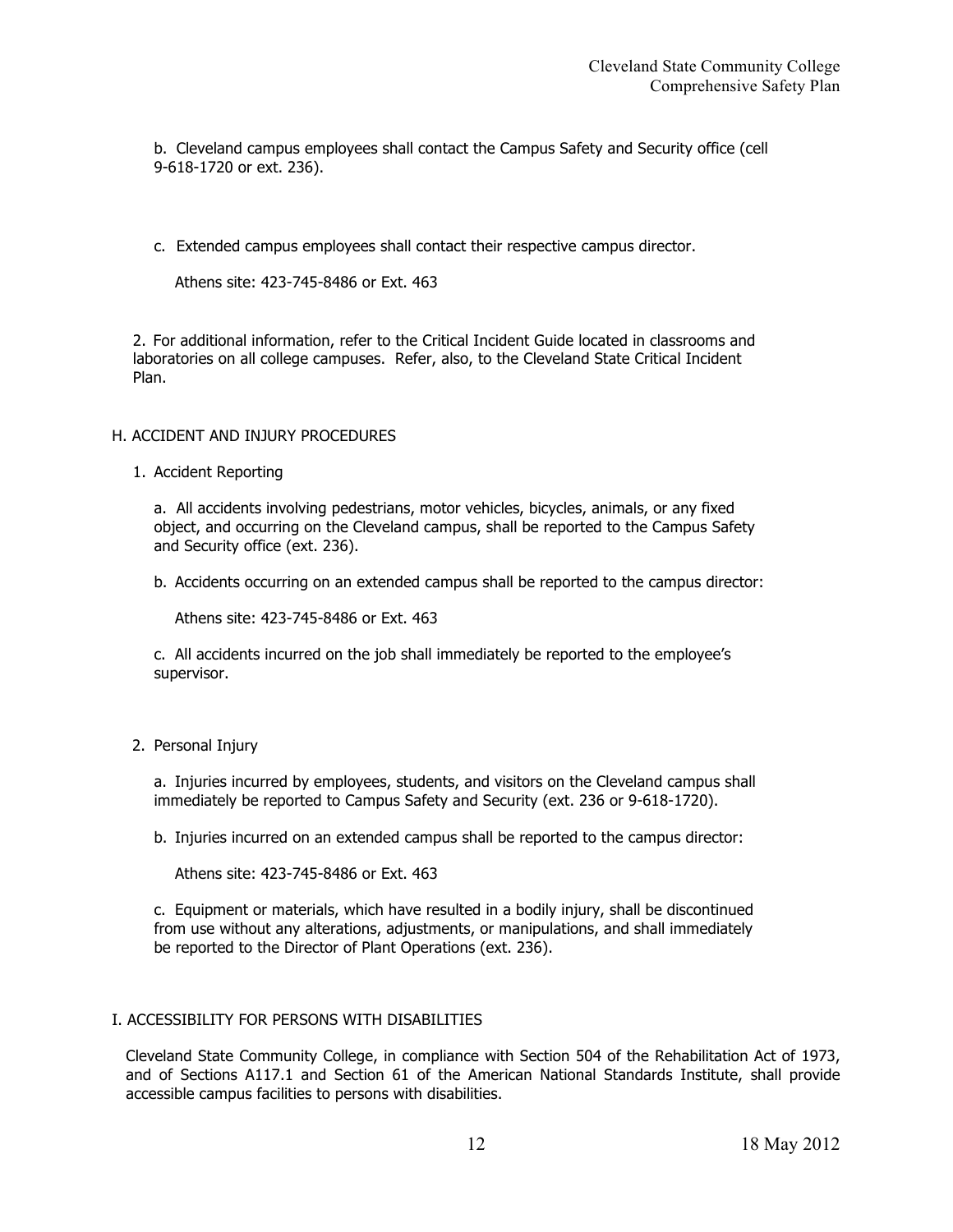The college's counseling and disabilities office shall provide support services to ensure that students with disabilities have access to all educational opportunities provided at the college.

## INSTRUCTORS WITH STUDENTS IDENTIFIED AS DISABLED IN THEIR CLASSROOM ARE RESPONSIBLE IN THE EVENT OF AN EMERGENCY FOR ENSURING THOSE STUDENTS ARE PROVIDED NECESSARY ASSISISTANCE WHERE THIS PLAN CALLS FOR ASSISTANCE TO BE PROVIDED.

A manual regarding specific facility requirements for persons with disabilities is available in the counseling and disabilities office, as well as the Director of Plant Operations office.

#### J. OFFICE AND CLASSROOM SAFETY

Office and classroom areas shall not be overcrowded with people or furniture. Aisles and exits shall be clear to allow for a sudden departure in the event of an emergency. Employees shall assess their area for hazards. Any potential hazards shall be reported to the Director of Plant Operations for repair.

#### K. PUBLIC ASSEMBLY ACTIVITIES

In order to ensure timely evacuation of buildings in the event of an emergency, all interior and exterior exits (including fire escapes) shall be properly marked and illuminated when the building is in use. All exit lights shall be maintained in good order. Exit doors shall open outward and be in proper operating condition. Exit routes shall be adequately illuminated.

Doors, including sections of double doors, shall not be locked while groups of persons are present in the building. Exterior doors of theatres, large assembly halls, and classroom buildings shall be equipped with panic hardware in proper operating condition.

Doors shall not be blocked or barred when buildings are in use. All aisles and hallways leading to exits shall be kept free of debris, storage, or other obstruction at all times. Landings, stairs, and steps shall be equipped with the proper number of handrails maintained in good condition. Floor surfaces shall be kept clean, in good condition, and cleared of slipping and tripping hazards.

Persons in charge of scheduled events shall inspect all required facility entrances and exits, prior to the facility's use. If any access or exit is locked, obstructed, or otherwise unsuited for immediate use, the scheduled program will not begin, nor will admittance to the place of assembly be permitted until necessary corrective action has been completed.

The person in charge of the program or his/her representative will notify all attendees the location of the exit(s) to be used in case of fire or other emergency and pertinent information, such as no smoking, food, drink, etc. are not permitted.

Additional information concerning the use of campus property and facilities is contained in the Cleveland State Community College Catalog and Student Handbook in the section titled "Student Handbook."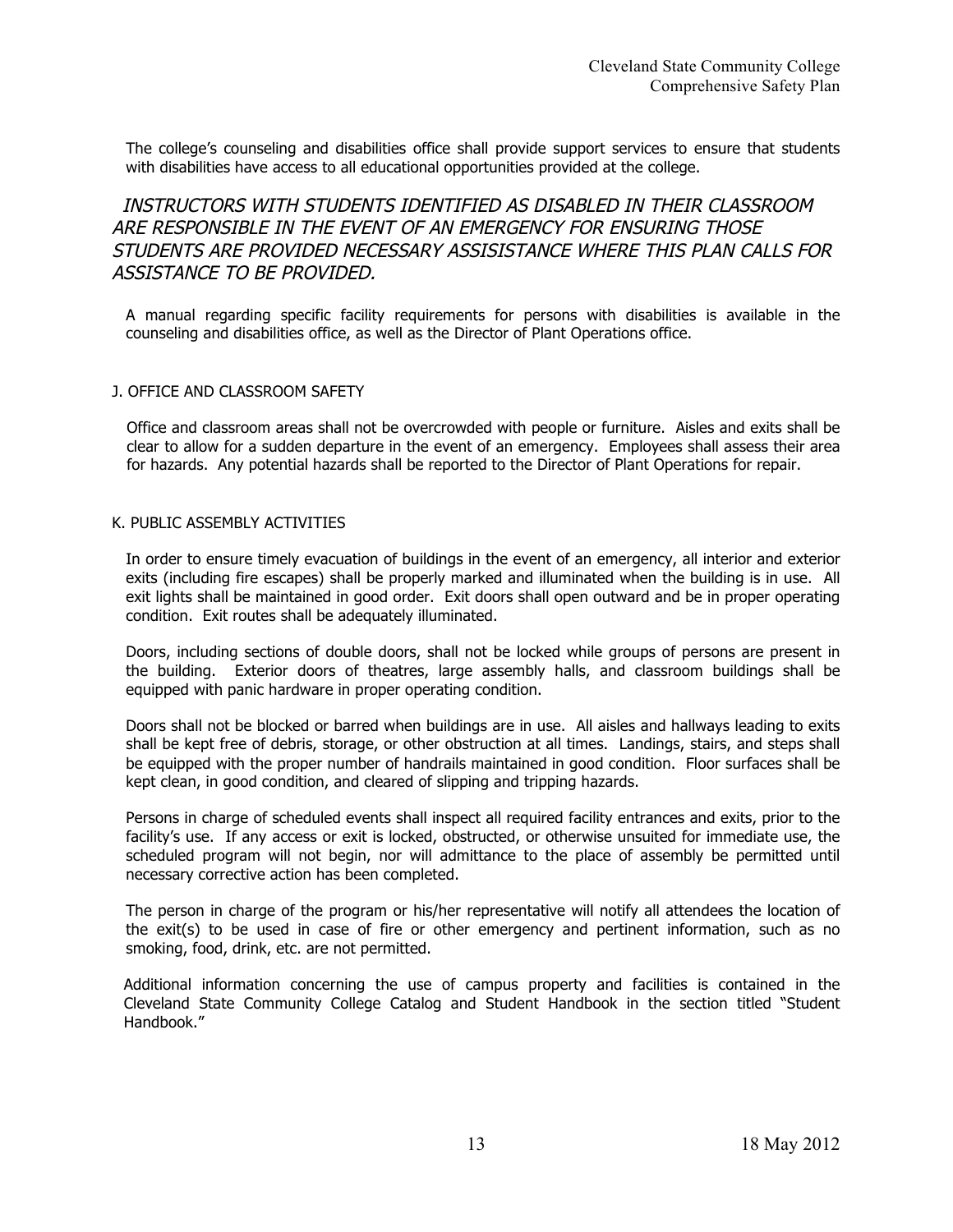#### L. SOCIAL ACTIVITIES

Social activities on campus property, involving the use of open flames for lighting, shall be prohibited.

#### M. RECREATION ACTIVITIES

1. Most accidents occurring during participation in recreation activities can be attributed to one or more of the following causes:

- a. Inadequate coordination and/or planning
- b. Faulty equipment
- c. Inadequate recreational facilities
- d. Irresponsible participant behavior
- e. Insufficient skill
	- 1) Poor physical condition
	- 2) Risks inherent in the activity itself
- 2. Accidents can be avoided, if participants will follow personal rules of safety such as:
	- a. Never continue playing a game when fatigued.
	- b. Do not attempt a hazardous new skill, except under the direction of a qualified person.
	- c. Wear proper personal protective equipment.
	- d. Never try any skill beyond participant's range of ability.
	- e. Avoid taking part in activities in overcrowded spaces.
	- f. Never take advice or instruction from an unqualified person.
	- g. Use sports equipment only for the purpose for which it is intended.

3. Spectators can also be injured unless safety regulations are followed. Recreation activities shall be played only within safe, designated areas that are separated from populated areas.

## **Part III. Safety and Security**

#### A. CRIME PREVENTION

The following crime prevention tips will help to ensure your safety: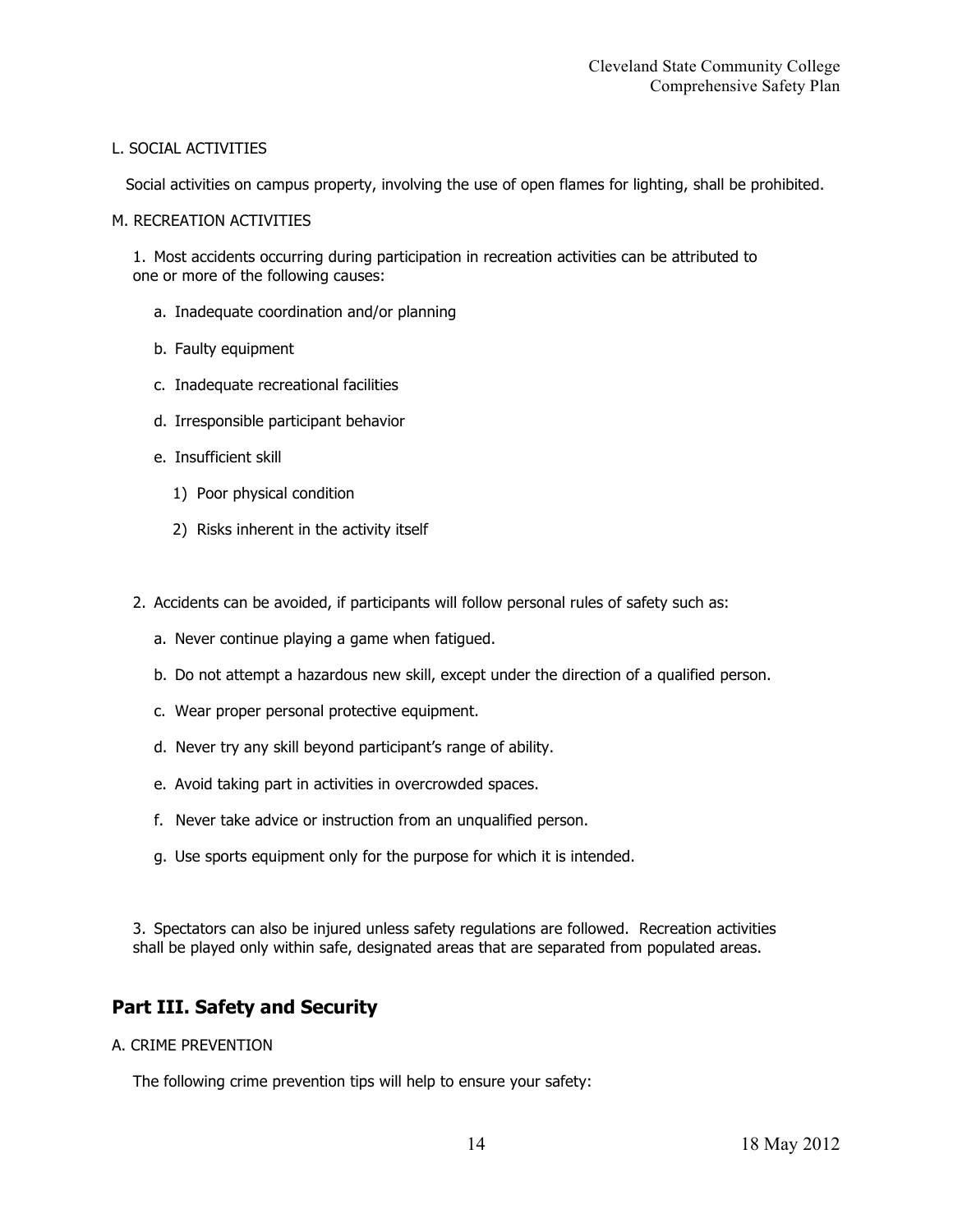- Do not carry large sums of money.
- Keep vehicle locked at all times.
- Keep valuables out of sight or locked in the trunk of vehicle.
- At night, walk only on well-lit walkways. Use the buddy system—never walk alone.
- Have vehicle keys in hand, before reaching vehicle.
- Avoid leaving personal belongings unattended.
- 1. In the event that a loss occurs, Campus Safety and Security shall be notified of the crime.
- 2. In keeping with Public Chapter 317, "College and University Security Information Act" (1989), the Cleveland State Community College Campus Safety and Security Office must report crime statistics to the Tennessee Bureau of Investigation for crimes occurring on campus.
- 3. In keeping with the federal Campus Sex Crimes Prevention Act and the Tennessee College and University Campus Sex Crimes Prevention Act (2002), Cleveland State Community College is required to provide information on a sex offender if he/she becomes employed, enrolls as a student or volunteers at any Cleveland State campus.
- 4. Both the crime report and the campus sex crimes report can be found at www.Clevelandstatecc.edu.

#### B. FIREARMS POLICY

In accordance with Tennessee State law, all firearms, including hunting weapons or weapons typically displayed in vehicle windows, shall be prohibited on school property. Persons carrying or possessing a weapon of any kind shall be subject to felony charges. This provision does not apply to officers (whether on-duty or off-duty) in the county, city, or state charged with the enforcement of the laws of the state when in the discharge of their official duties. (TCA 39-17-1315)

#### C. BOMB THREAT

Upon receipt of a suspicious object, do not touch the object. Clear the immediate area; call Campus Safety and Security at ext. 236.

If a bomb threat is received via the telephone, the person taking the call shall remain calm and attempt to keep the caller on the line. The person taking the call shall obtain as much information as possible and make notes of any speech pattern, accent, or background noise.

For additional information, refer to the Critical Incident Guide located in classrooms and laboratories on all Cleveland State campuses, or the Emergency Guidelines section of the Crisis Management Plan.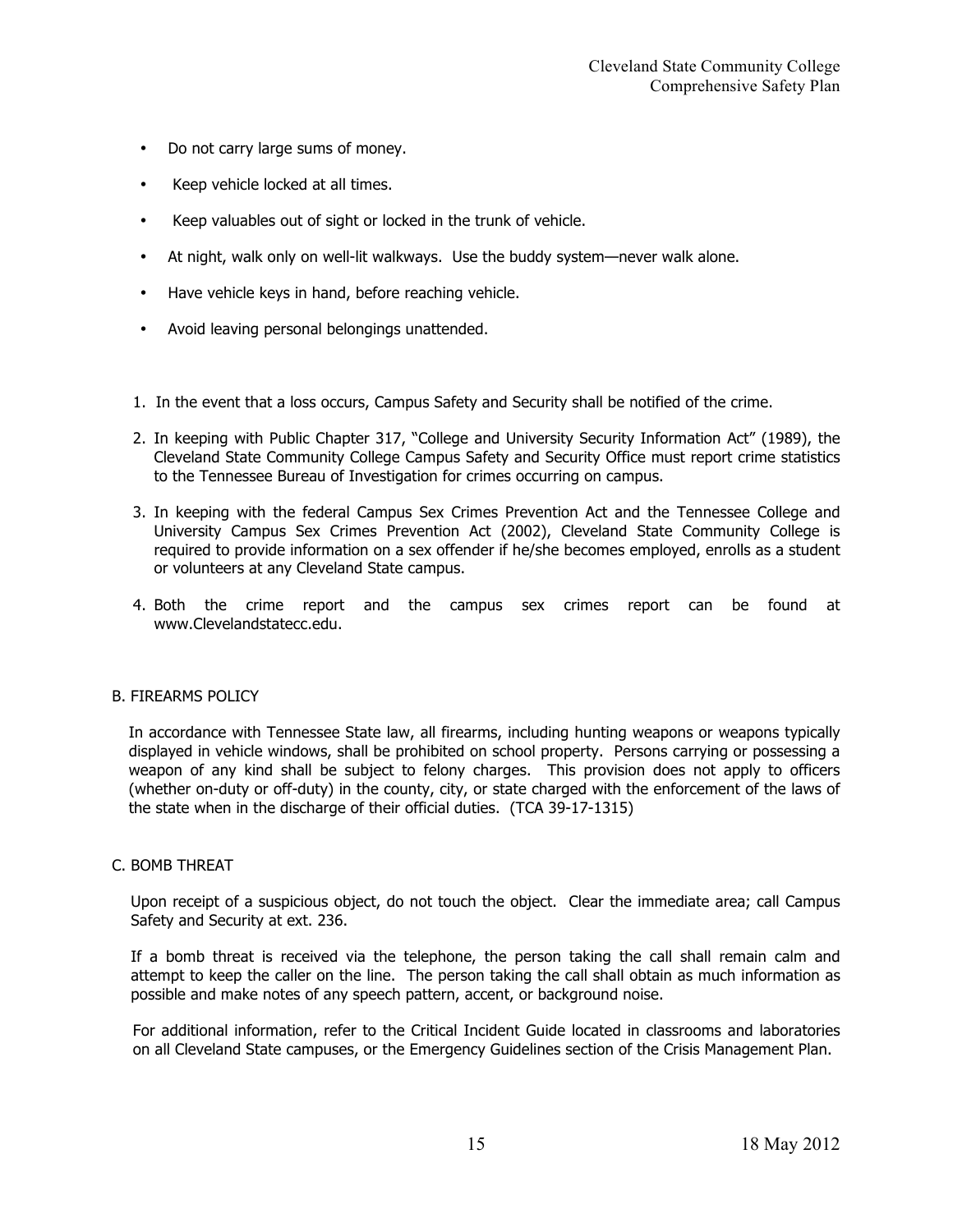#### D. BIOLOGICAL THREAT

If an employee or office receives a suspicious envelope or package, do not open until the proper authorities have examined it.

In the event an envelope or package is opened that contains a powder substance and it is spilled, cover the affected area with clothing, paper, and/or a trash can; do not remove the cover. The area shall be cleared immediately and no one shall re-enter the area unless properly protected.

For additional information concerning proper mail handling procedures of suspicious packages, please refer to Appendix A.

#### E. DISTURBANCE, DEMONSTRATION AND CRIMINAL BEHAVIOR

If a disturbance, demonstration or criminal behavior is occurring on any Cleveland State campus, please notify Campus Safety and Security at Ext. 236 or 9-618-1720 and the Vice President for Student Services at ext 218. At extended campuses, please notify the director.

#### F. NATIONAL SECURITY ALERTS

The following web addresses provide advice and information on how to deal with potential situations arising from terrorist activity here in America. These sites are very informative and are valuable resources for college personnel as a supplement to this plan:

www.ready.gov

www.dhs.gov/dhspublic/

www.fema.gov

#### G. STUDENTS/EMPLOYEES ALONE ON CAMPUS AT NIGHT

- 1. Students and employees shall be aware of the dangers that might exist when walking alone at night. If at all possible, they shall adhere to the following guidelines:
	- a. Do not walk alone at night; use the buddy system.
	- b. Keep to well-lit areas.
	- c. Avoid shortcuts. Although quicker, these may lead through potentially unsafe areas.
	- d. Be alert constantly.
	- e. Campus Safety and Security is available to escort individuals to their cars.

When approaching vehicle, have keys in hand. Make sure no one is in the back seat of the vehicle; quickly unlock the door.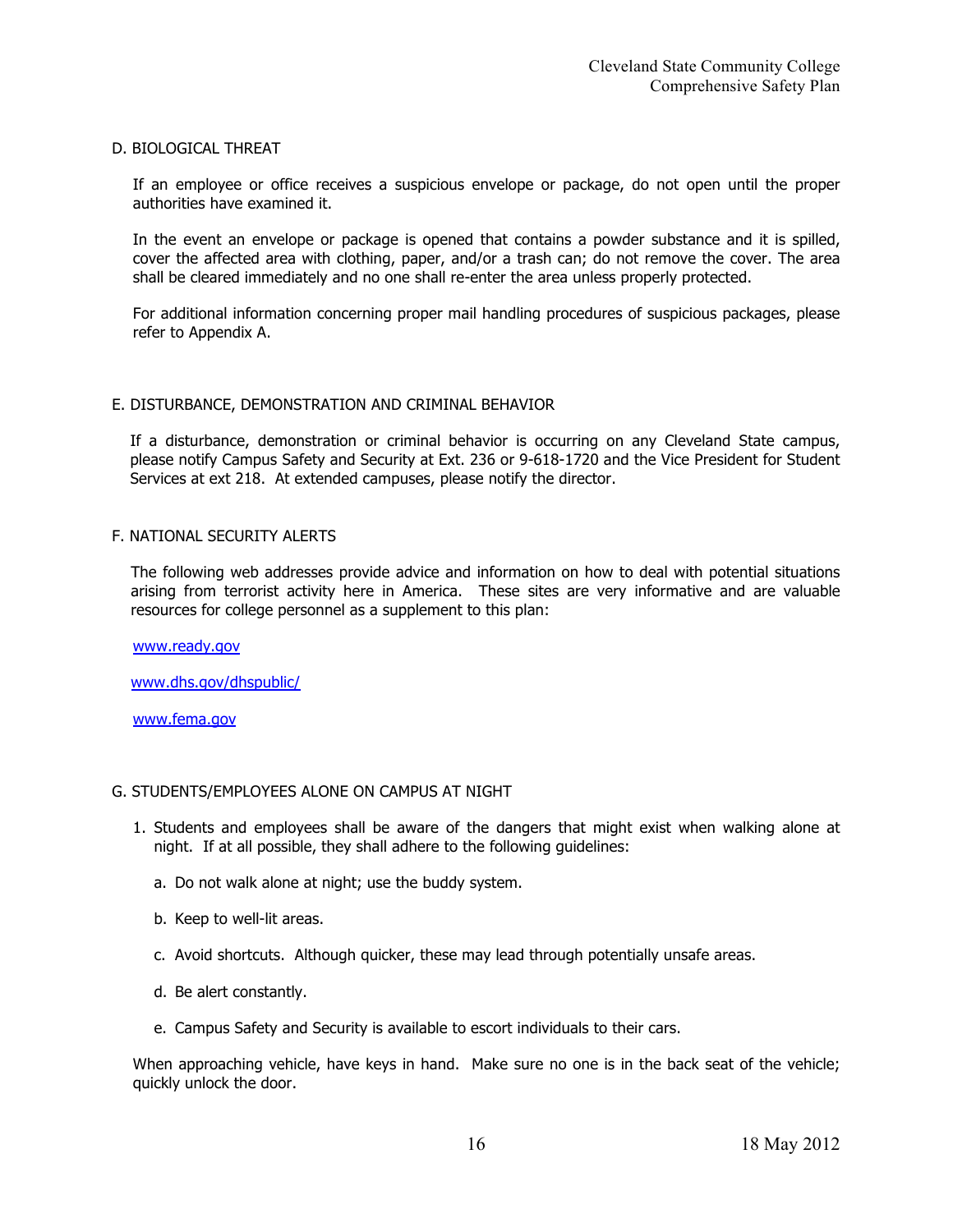If bothered in any way, a loud call for help attracts the attention of others nearby.

#### H. SECURITY OF FACILITIES

The department of Campus Safety and Security at Cleveland State Community College shall be committed to preserving a safe and secure environment for its employees, students, and guests. The Cleveland campus shall have security personnel on duty 24 hours a day, seven days a week.

Cleveland State Community College officially opens at 8:00 a.m. Closing times vary for Cleveland campus buildings, and extended campuses, due to class schedules and activities.

Cleveland State Community College shall allow employee access to work areas while maintaining appropriate security over college buildings and property.

1. Employees shall submit an authorized key request form to Maintenance, Buildings, and Grounds Department.

2. Employees shall return all keys to the Maintenance, Buildings, and Grounds Department, at the time of campus relocation or termination of employment.

#### I. VEHICLE SAFETY

1. The following guidelines apply to individuals driving a Cleveland State Community College vehicle.

- a. The driver shall be an employee of Cleveland State Community College.
- b. The driver shall possess a valid operator's license.

Drivers shall be responsible for operating the college vehicle in conformance with the applicable motor vehicle laws, and all local ordinances.

The number of passengers transported shall comply with, and not exceed, the manufacturer's specifications.

Passengers in a Cleveland State vehicle shall be limited to the employees of the college, individuals on college business, and official college guests.

Picking up hitchhikers shall not be permitted.

Maintenance shall ensure that the college vehicle is, at all times, in safe operating condition.

Seat belts and shoulder harnesses shall be worn whenever the vehicle is in motion.

Drivers shall report any needed repairs or suspected conditions to the Director of Plant Operations.

Any accident, regardless of the extent of damage, involving a college vehicle, shall be investigated by a police officer and reported to the Coordinator of Campus Security. A copy of the accident report shall be submitted to the business office.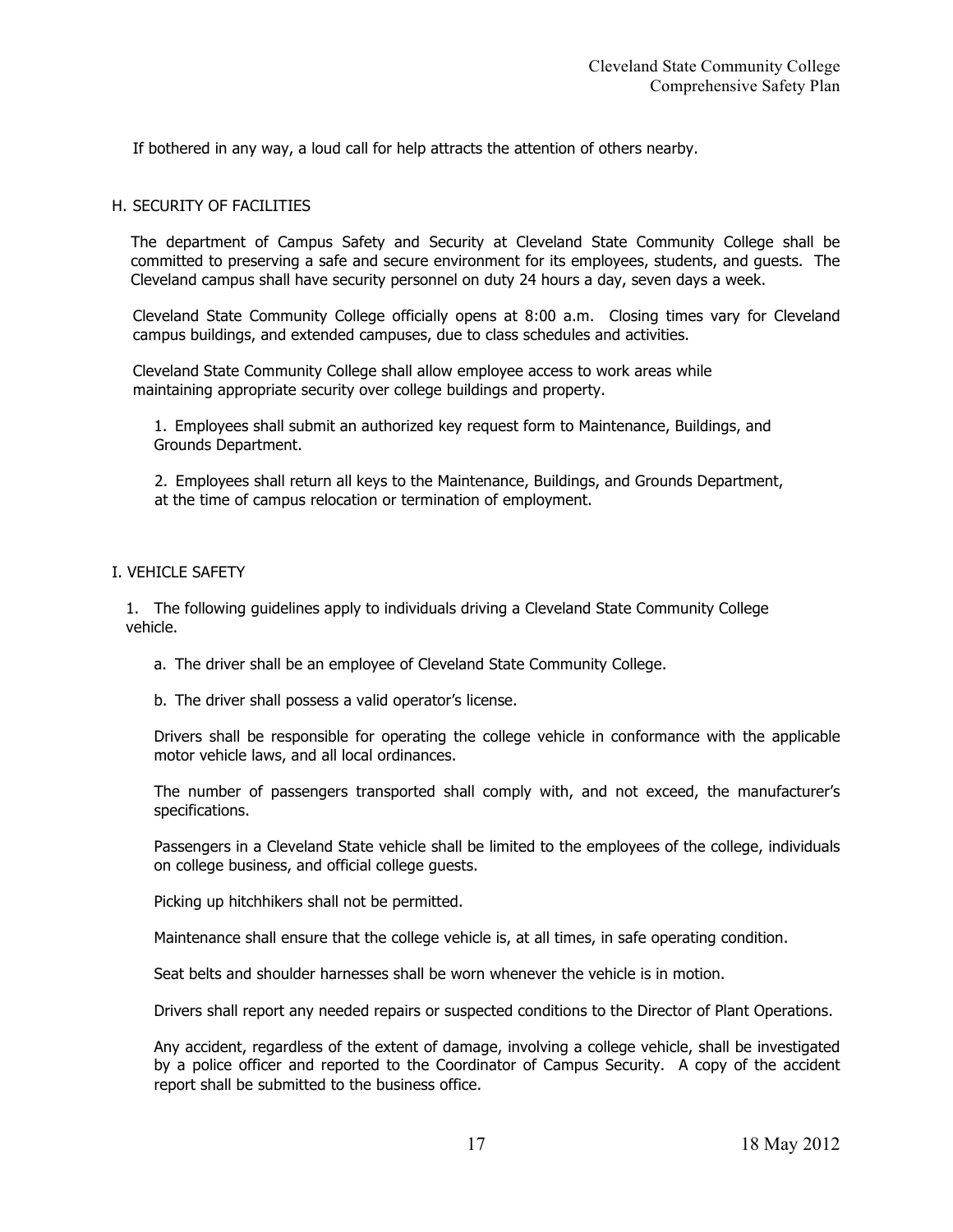## **Part IV. Hazardous Materials**

#### A. CHEMICAL WASTE MANAGEMENT

Cleveland State Community College, in its efforts to maintain a safe, healthy, and productive workplace environment for employees and students, shall comply with local, state, and federal regulations concerning hazardous wastes and laboratory management.

Any college department generating hazardous waste shall be responsible for both the approval and disposal of the waste.

The Plant Operations and Maintenance Department shall be responsible for the disposal of hazardous waste.

#### B. MEDICAL WASTE MANAGEMENT

Medical waste materials shall be treated or packaged in a manner consistent with Division of Waste Management Technical Policy Memorandum SW-88-1 (Nov 2010), before being picked up by the contracted vendor.

#### C. BLOOD BORNE PATHOGENS

Cleveland State Community College, in compliance with OSHA's Blood Borne Pathogens Standard, Title 29 Code of Federal Regulations 1910.1030, shall provide safe work practices that minimize health risks, including exposure to Hepatitis B Virus (HBV), Human Immunodefiency Virus (HIV), and other blood borne pathogens employees may encounter in their work environment.

When working with blood borne pathogens, never underestimate the risk of exposure. Minimize all exposure, if possible.

The college shall institute as many engineering and work practice controls as practical to eliminate or minimize employee exposure to blood borne pathogens.

#### D. LABORATORY SAFETY

Faculty shall recurrently advise students of the requirements for safety apparel and accessories, hazards that may be encountered, and the rules and procedures to prevent or minimize the hazards. Fire and accident first-aid procedures, including the location and use of fire extinguishers and safety showers, shall also be reviewed.

For additional information, reference the chemical hygiene plan located in the science and math division office, and safety handouts provided by laboratory instructors.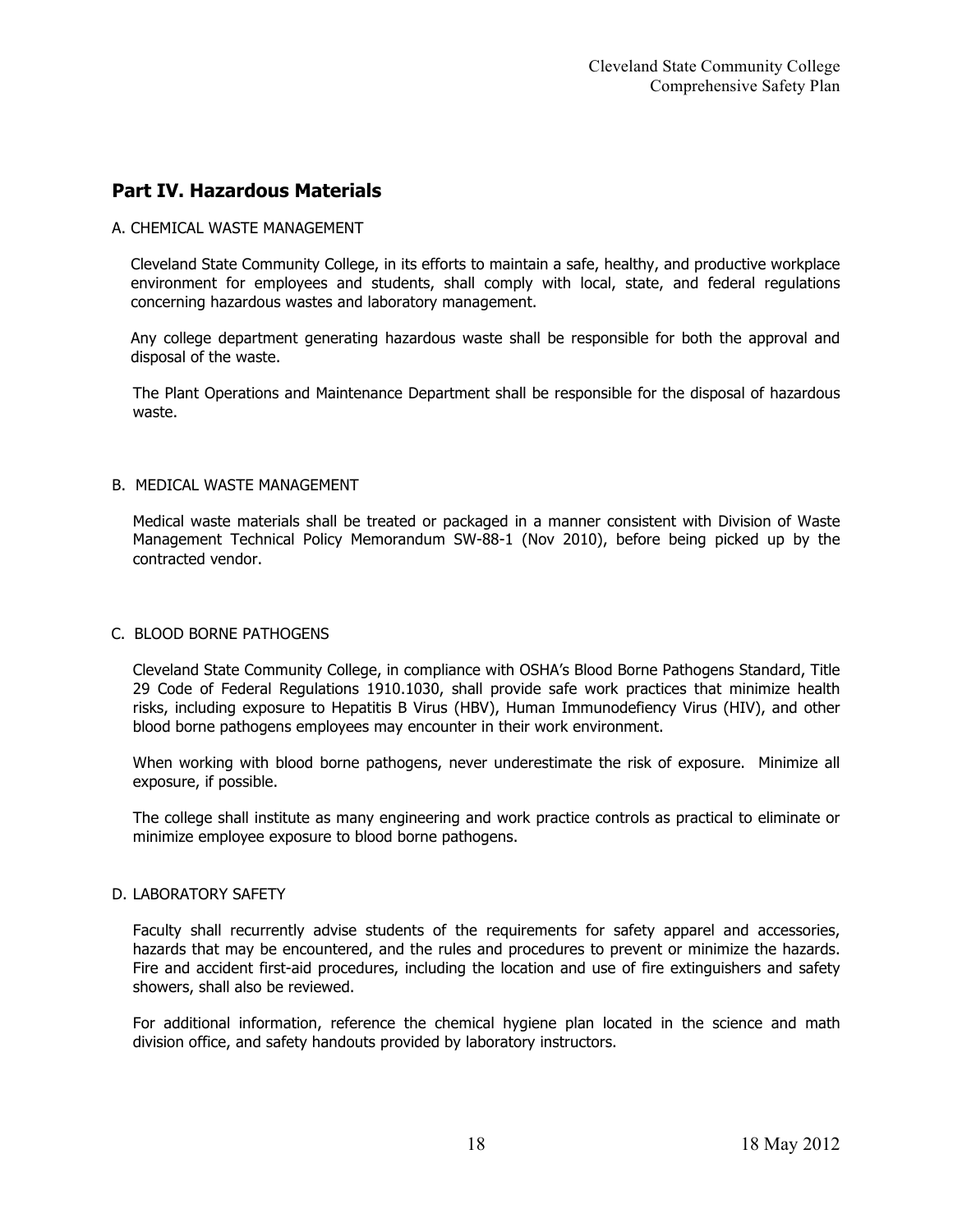#### E. HAZARD COMMUNICATION PROGRAM

Cleveland State Community College, in compliance with OSHA's Hazard Communication Standard, Title 29 Code of Federal Regulations 1910.1200, shall provide, upon request, a hazardous communication program for employees that includes training and written information regarding hazardous chemicals.

The hazard communication program shall apply to all college work operations where employees may be exposed to hazardous substances under normal working conditions or during an emergency situation.

The Director of Plant Operations shall serve as coordinator of the program, and shall review and revise the program, as necessary.

For a copy of the written program, which includes the hazardous communication standards, hazardous chemicals lists, and the material safety data sheets, contact the Director of Plant Operations.

## **Part V. Maintenance, Buildings, and Grounds Safety**

The Director of Plant Operations shall maintain a department safety program in compliance with OSHA and TOSHA.

## **Part VI. Critical Incident Plan**

- A. Cleveland State Community College's Critical Incident Plan shall provide written guidelines concerning emergencies occurring on Cleveland State's campuses.
- B. The Critical Incident Plan is posted on Cleveland State's web page. In addition, paper copies of the plan are located in the president's office, the vice presidents' offices, the Office of Campus Safety and Security, and Plant Operations and Maintenance Department.
- C. Requests for procedural changes to the Cleveland State Comprehensive Safety Plan shall be submitted to the Campus Improvement and Safety Committee for review.
- D. All changes recommended by the committee shall be submitted in writing to the Vice President for Finance and Administration.

## **Part VII. Training**

- A. Cleveland State Community College's supervisory personnel shall be responsible for orienting new employees regarding safe work habits and the importance of a safe work environment.
- B. Supervisors shall ensure that employees are trained to perform regularly assigned, as well as nonroutine and specialized, job tasks safely, including training on the use and operation of new equipment.
- C. Cleveland State faculty and staff shall be responsible for ensuring that students are properly trained for tasks in their assigned work areas.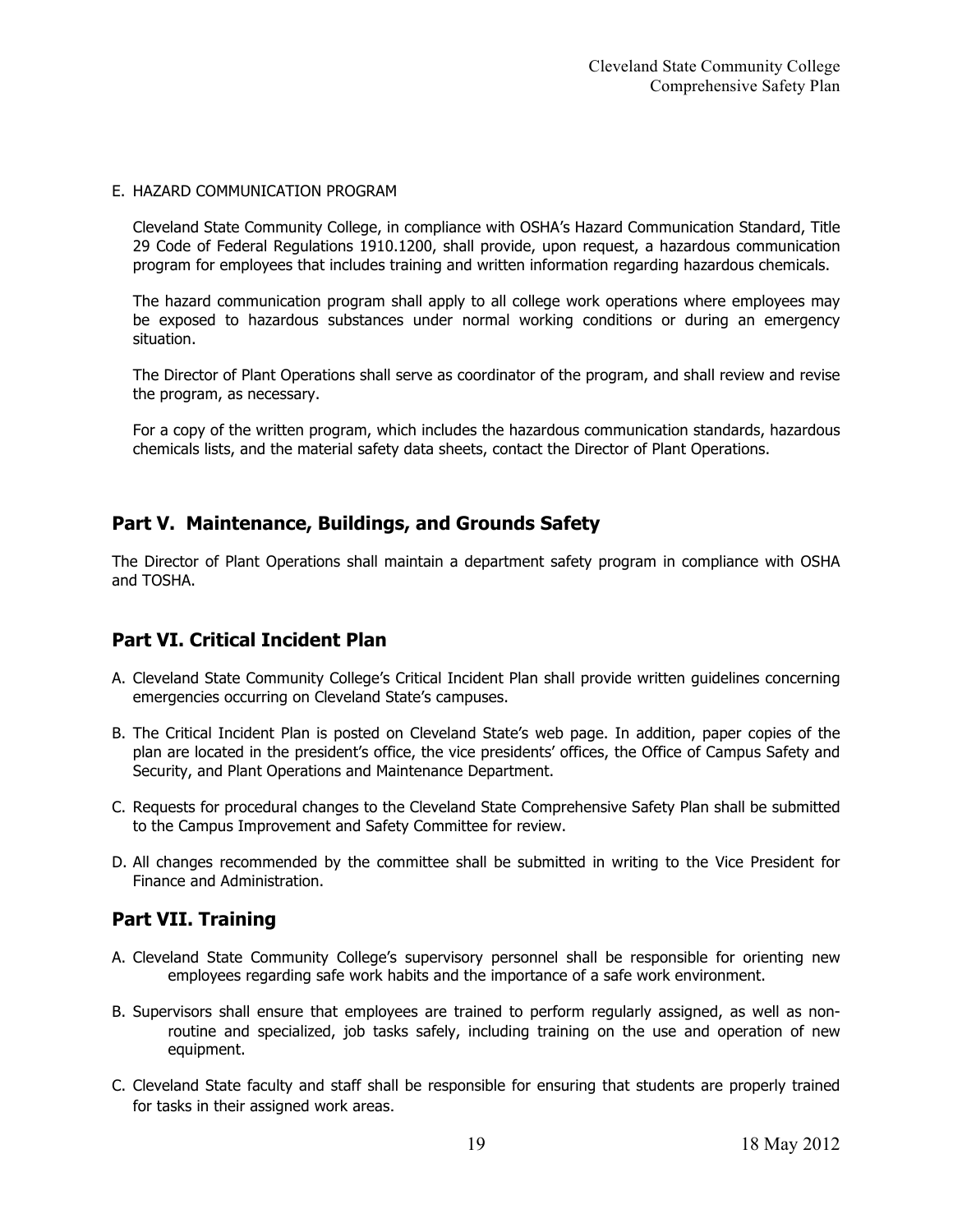Appendix A

## **Cleveland State Community College**

## **Precautionary Mail Procedures**

#### Mail Room Employees:

- A. Examine/inspect mail prior to handling for sorting or delivery to mail pickup location. Check for the following:
	- 1. Oddly-shaped packages or irregular bulges
	- 2. Stains or odors
	- 3. Wires protruding
	- 4. Leakage, or powder, or liquid
	- 5. Marked: Personal, To Be Opened Only By Recipient

If yes, follow these procedures:

- Place disposable gloves on and isolate item inside a plastic bag.
- Secure the room where mail is located allowing no one in or out.
- Remove gloves; avoid touching the outside surfaces with hands.
- Place gloves inside second plastic bag and leave room.
- Immediately wash hands for two minutes, using liquid soap and running water.
- Examine hands for any breaks in skin, sores, cuts, rash, hangnail, etc.
- Report to supervisor, who will determine if 9-911 should be called.
- Do not leave building until cleared to do so.
- B. If mail passes first inspection, examine for unusual heaviness or size.

If yes, follow the procedures listed above.

#### All Employees:

- Use care and caution with both business and personal mail.
- Examine mail for return address. Mail should be from a known correspondent.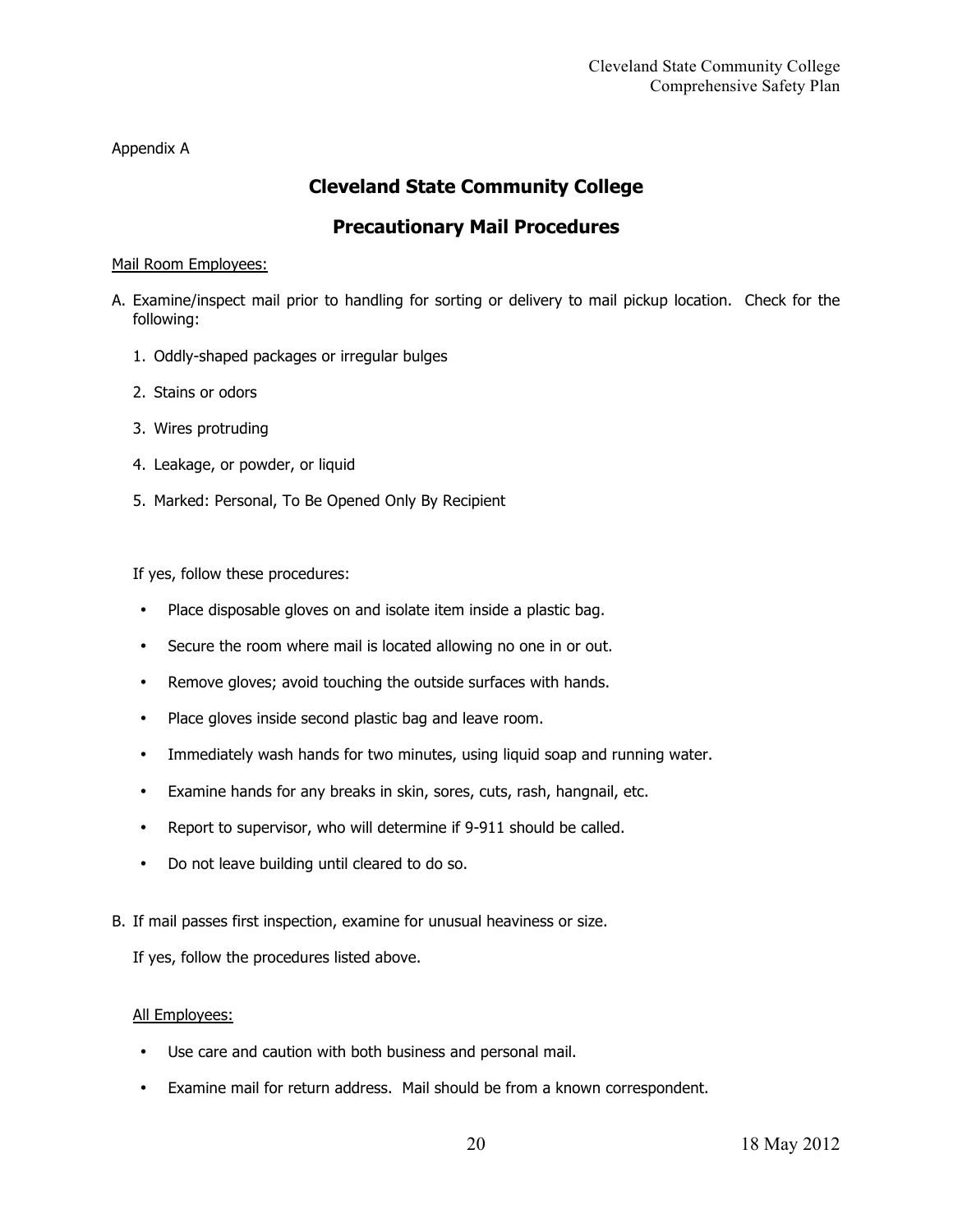- Does stamp cancel match return address?
- Is mail unexpected?
- Is addressee no longer at present job or home address?
- Is return address missing or not verifiable?

Mail released from the mail room to an employee's box or pick-up area may also be suspect, if any of the following apply:

- Has name spelled incorrectly;
- Has a foreign address;
- Has excessive stamps;
- Is unusually heavy for its size;
- Is oddly shaped;
- Is marked as: Personal, To Be Opened Only By Recipient;
- Has, or after standing in your office or home, leak stains or strange odors;
- Has powder or granules on surfaces or releases same on opening; or,
- Has wires protruding either outside or inside wrappings or envelope.

Mail that is suspect should be handled with caution. Please follow the procedures below:

- Put disposable gloves on and place mail in a plastic bag.
- Remove gloves while avoiding touching the outside surfaces with your hands.
- Place gloves inside another plastic bag.
- Leave both bags inside the room where used, then leave the room.
- Secure the room; lock the door.
- Immediately wash your hands with running water and liquid soap for two minutes.
- Allow water to run while you dry your hands; use the paper towels to shut off water. (This same paper towel can be used to avoid contact with the doorknob when leaving the washroom.)
- Discard used paper towel in the nearest wastebasket.
- Examine your hands for any breaks in your skin, sores, cuts, rash, hangnail, etc.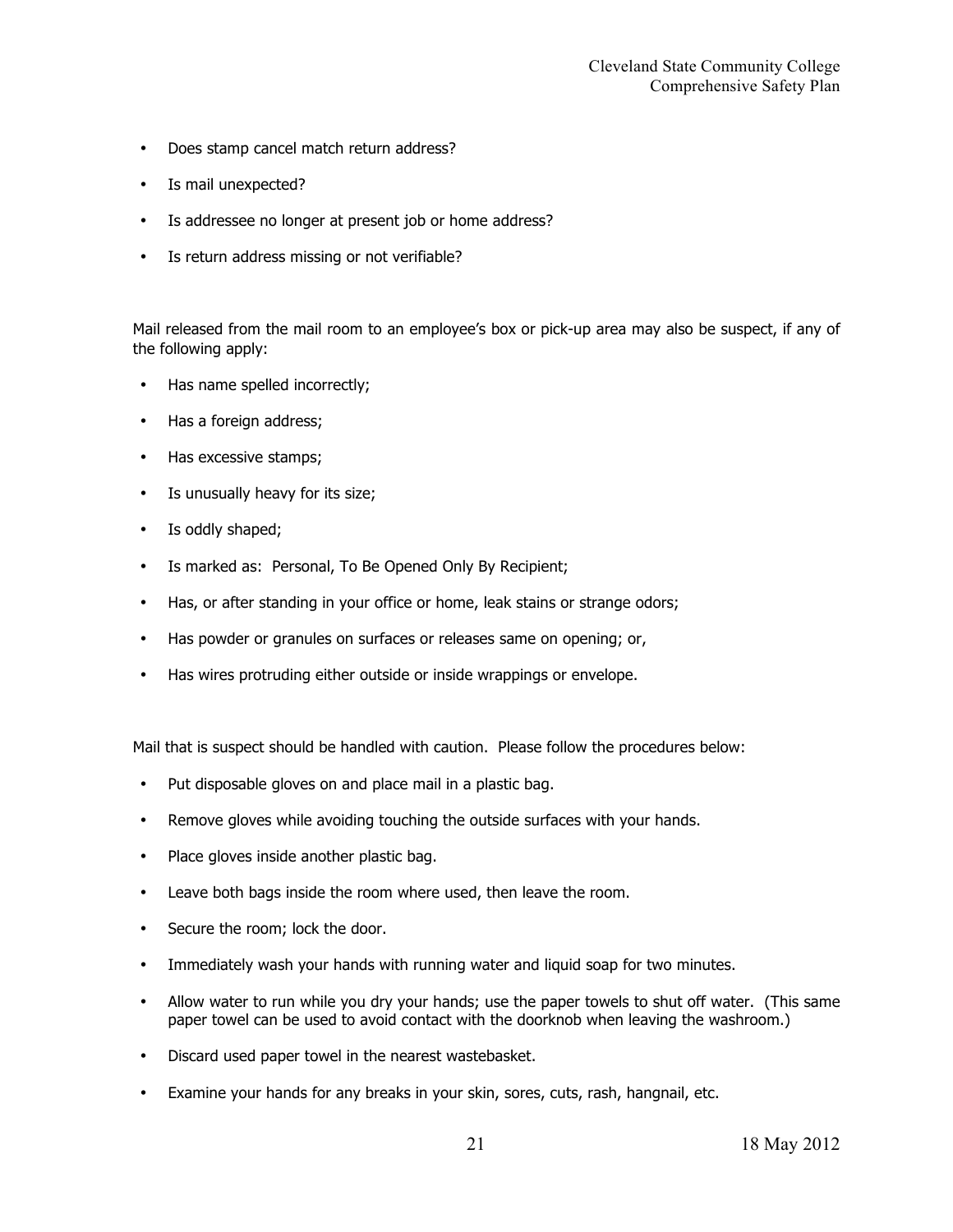• Immediately contact mail room supervisor and your supervisor. (If the mail was received at the college, taken home and opened there, contact 9-911.)

Do not leave the building (or home) until cleared by immediate supervisor (or 9-911 response team). Notify other employees in immediate vicinity that a suspicious mail report has been made and the area is under secure precautions until cleared.

The employee who was exposed to suspect mail will be informed of the outcome of testing for disease-causing microbes, and will be referred for medical treatment, if required.

NOTE: Make it a standard practice to avoid touching eyes, nose, lips, mouth; or placing a cigarette, gum, candy, food, or other item into your mouth; or touching non-intact skin (e.g., cuts, sores, pimples, blisters, or rash areas) unless hands have just been washed.